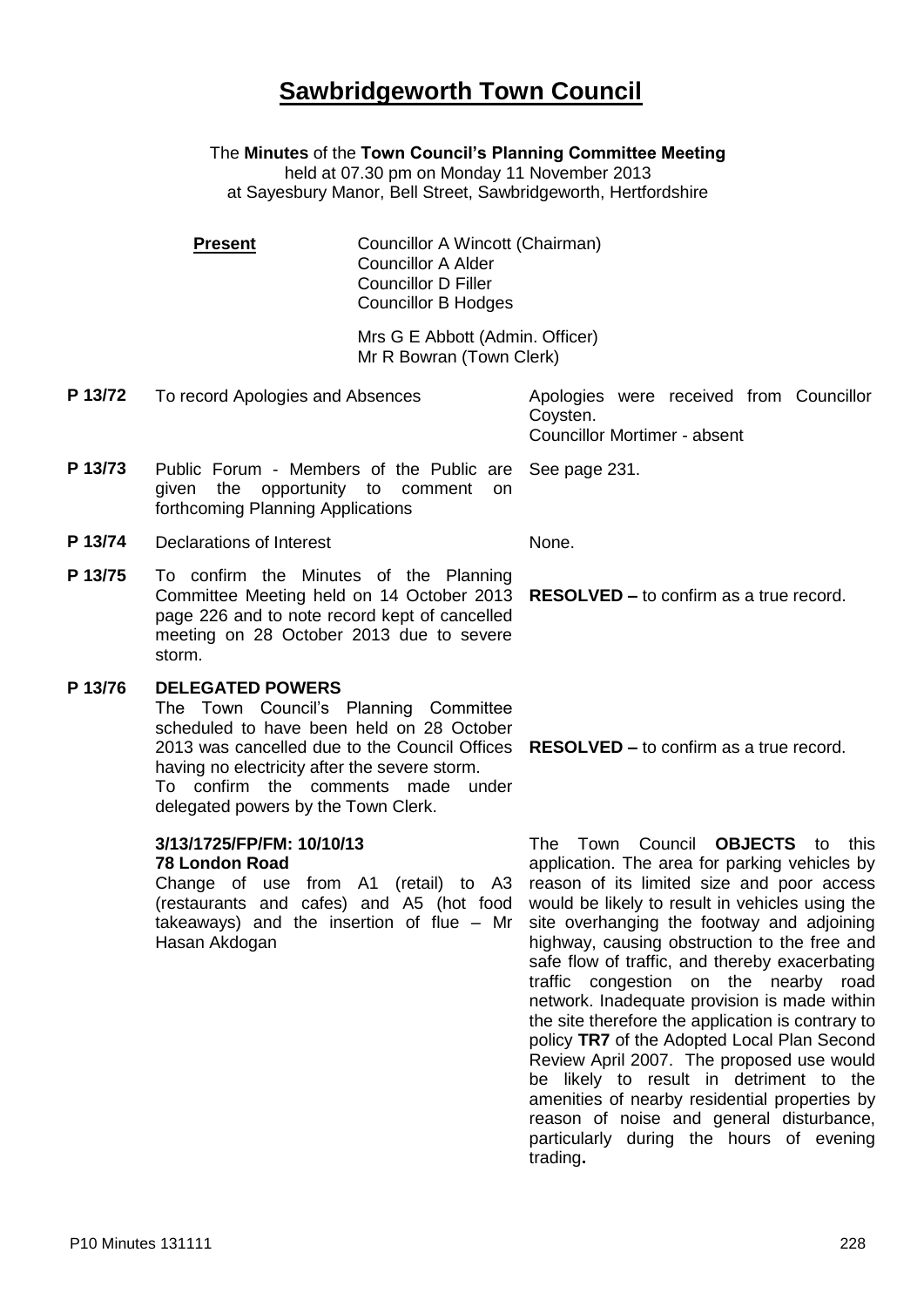### **3/13/1767/FP/MP: 08/10/13 16 Wheatley Close** Proposed single storey rear extension and new The Town Council has **NO OBJECTION.** access ramp. Alterations to fenestration – Mr & Mrs R Mair **3/13/1768/FP/SE: 07/10/13 30 Vantorts Road** Single and two storey rear extensions with loft The Town Council has **NO OBJECTION.** conversion – Mr & Mrs Bramley **P 13/77** To receive planning applications from East **RESOLVED** – to make the following Hertfordshire Council. comments on the under mentioned applications. **3/13/1647/FP/HI: 23/10/13 Sawbridgeworth Police Station, Cambridge Road** Change of use from Office/Police House (B1) The Town Council has **NO OBJECTION.** to Residential – Mr P Corbisiero **3/13/1756/FP/NB: 18/10/13 111A London Road** Change of use of carpet shop (A1) to tanning The Town Council has **NO OBJECTION.** and beauty salon (Sui generis) – Mrs Joanne Maskell **3/13/1793/FP/NB: 12/10/13 45 Leat Close** Raised decking to rear – Retrospective – Mr Keilan Hornett The Town Council **STRONGLY OBJECTS** to this application. The area of raised decking by reason of its size and positioning has significantly compromised the privacy to the detriment of the occupants of 46 Leat Close and The Mill House, Mill Lane. The application is contrary to policies **ENV1 (I) (d)**  Design and Environmental Quality and **ENV5** Extensions to Dwellings of the Adopted Local Plan Second Review April 2007. **3/13/1808/FP/SE: 23/10/13 16 Station Road** Erection of 2no. 2 bedroomed dwelling – Mr The Town Council has **NO OBJECTION.** Stuart Gardner **3/13/1823/FP/KH: 18/10/13 44 Pishiobury Drive** Two storey side and first floor rear extensions, The Town Council has **NO OBJECTION.** 2 no. Juliet balconies and new front canopy – Mr Gary Lunn **3/13/1847/LB/SE: 25/10/13 53A London Road** Internal alterations – Mr Joseph Harling **NO COMMENT.** The Town Council do not have the relevant expertise to make a comment on this application. P 13/78 To receive any late Planning Applications None. received following the publication of this Agenda.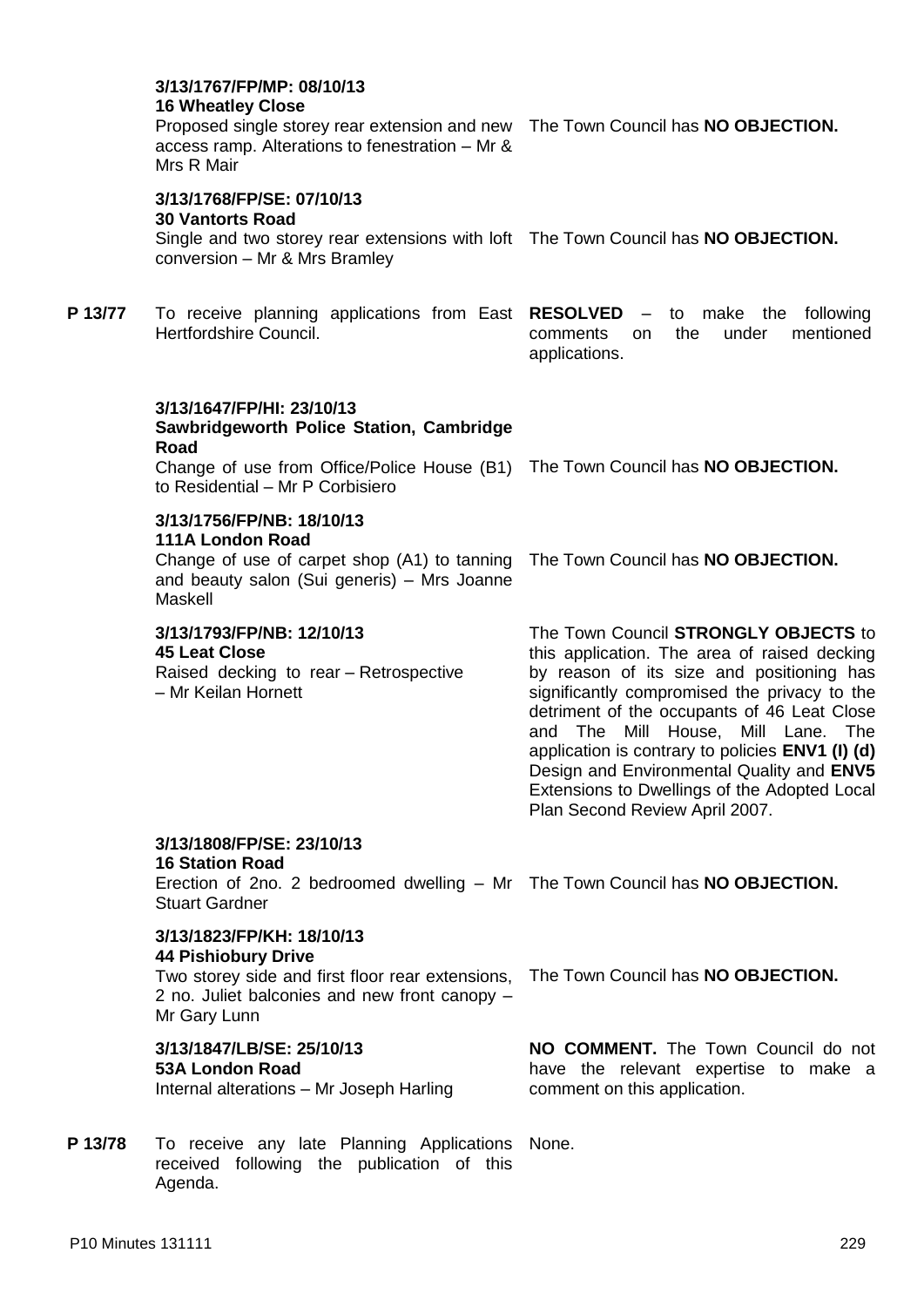|         | 3/13/15/36/LB<br><b>Spring Cottage, 23 Vantorts Road</b><br>Repairs to roof, remove flowerbed and repair <b>Granted</b><br>brickwork, damp proof front wall and replaster, add (No Comment)<br>film to ground floor front windows and front door new<br>electricity consumer board |                        |
|---------|------------------------------------------------------------------------------------------------------------------------------------------------------------------------------------------------------------------------------------------------------------------------------------|------------------------|
|         | 3/13/1562/FP<br><b>17 Bell Street</b><br>Change of use of double garage to bedsit and (No Objection)<br>garage                                                                                                                                                                     | Granted                |
| P 13/80 | <b>PLANNING APPEALS</b><br>To receive notification and decisions from E.H.C. of Planning Appeal(s)                                                                                                                                                                                 |                        |
|         | 3/13/0385/FP<br><b>7 Church Walk</b><br>First floor rear extension, front porch extension This appeal is allowed and planning<br>and alterations                                                                                                                                   | permission is granted. |
|         | 3/13/1118/FP<br>Land to rear of The Eorebury Substation                                                                                                                                                                                                                            |                        |

**P 13/79** To note Planning Decisions received from East **NOTED:** the report on planning application

decisions now received.

#### **Land to rear of, The Forebury Substation, The Forebury**

Erect new detached four bedroom dwelling with Notification of an appeal to be associated garage and parking (amended scheme)

determined by the written representations procedure.

The Meeting closed at 08.05 pm

Hertfordshire Council.

**Signed**\_\_\_\_\_\_\_\_\_\_\_\_\_\_\_\_\_\_\_\_\_\_\_\_

**Dated**\_\_\_\_\_\_\_\_\_\_\_\_\_\_\_\_\_\_\_\_\_\_\_\_